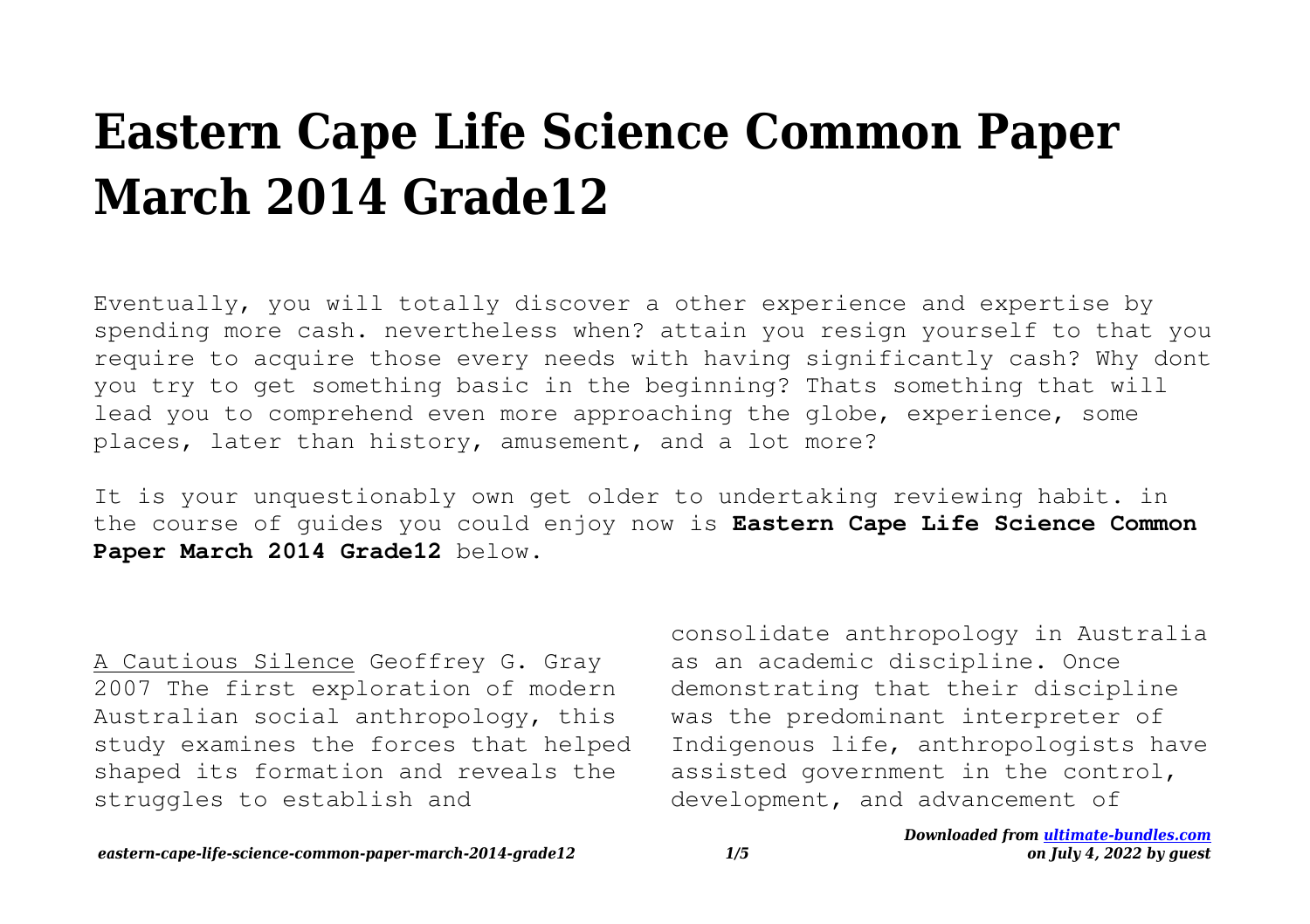## Indigenous peoples.

**The General Evening Post** 1757 **Resources in Education** 1998 **Systematic Theology : Volume II (Illustrated)** Augustus Hopkins Strong 2014-04-03 "The Christ in whom are hid all the treasures of wisdom and knowledge himself furnishes all the needed safeguards and limitations. It is only because Christ has been forgotten that nature and [pg viii]law have been personified, that history has been regarded as unpurposed development, that Judaism has been referred to a merely human origin, that Paul has been thought to have switched the church off from its proper track even before it had gotten fairly started on its course, that superstition and illusion have come to seem the only foundation for the sacrifices of the martyrs and the triumphs of modern missions. I believe in no such irrational and atheistic evolution as this. I believe rather in him in whom all

things consist, who is with his people even to the end of the world, and who has promised to lead them into all the truth." **The Encyclopædia Britannica** 1895 Annual Report Rhodes University. Institute of Social and Economic Research 2006 *Political Science Papers* 1969 The Saturday Review of Politics, Literature, Science and Art 1864 **Encyclopaedia Britannica** 1892 **The Encyclopedia Britannica** 1911 The Indian News and Chronicle of Eastern Affaires 1848 **Nature** Sir Norman Lockyer 1902 Papers R.P. 1966 **South African Journal of Science** 2002 *The Encyclopaedia Britannica* Hugh Chrisholm 1911 **Report Upon Natural History Collections Made in Alaska** Edward William Nelson 1887 Birds, mammals, fishes, lepidoptera. Selection of Reports and Papers of the House of Commons 1836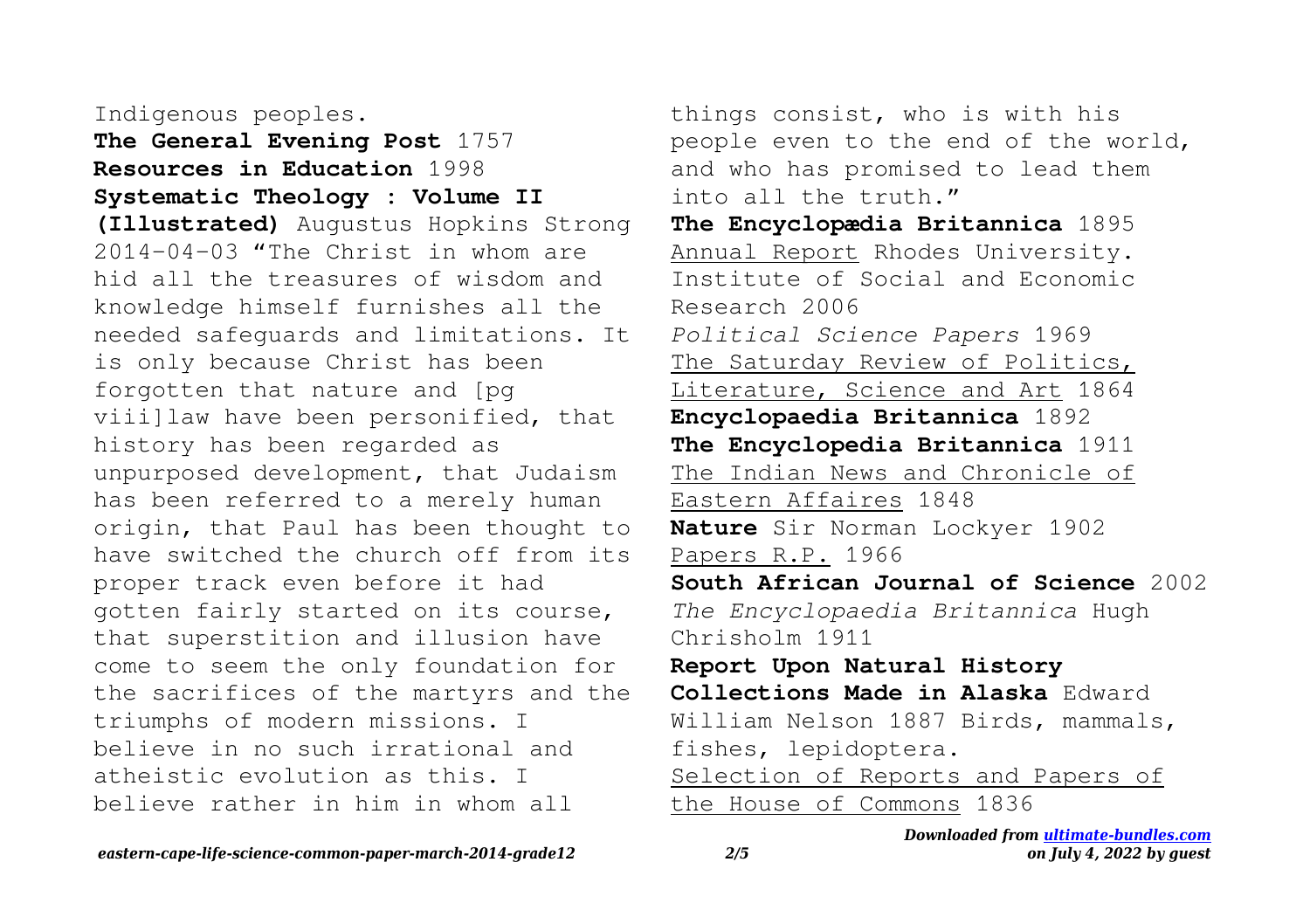**The Telegraphic Journal and Electrical Review** 1875 **The Encyclopædia Britannica: A-ZYM** Day Otis Kellogg 1903 **Study and Master Life Sciences Grade 11 CAPS Study Guide** Gonasagaren S. Pillay 2014-08-21 *Mission, Science, and Race in South Africa* Keith Snedegar 2015-09-17 This book examines the cultures of colonial science, missionary education, and racial politics in South Africa through the life of A. W. Robert, a key participant in all three fields. This study gives insight into the porous nature of categories such as missionary evangelism, research in the physical sciences, and racial politics, which are traditionally segregated from one another in historical discourse. **The New Werner Twentieth Century Edition of the Encyclopaedia Britannica** 1906 *The Electrical Review* 1876 Encyclopedia Britannica 1911

## **The South African Mechanical Engineer** 1995

Systematic Theology: Volume II - The Doctrine of Man Augustus Hopkins Strong 2017-04-09 This volume starts off by ending the last part of the first volume and then going into the human doctrine that is taught in the Bible. Such topics such as the nature of humanity, the nature of sin and what makes up the image of God within us is the bulk of the topics that are covered within this work. Finishing off is some talk on the doctrine of the work and office of Christ and the topic of salvation and how that works out theologically. **British Medical Journal** 1898 **The Encyclopaedia Britannica** Hugh

Chisholm 1911

The Encyclopaedia Britannica Thomas Spencer Baynes 1881 *Report of the International Polar Expedition to Point Barrow, Alaska: Ethnographic sketch of the natives of Point Barrow, by Lieut. P.H. Ray: 1.*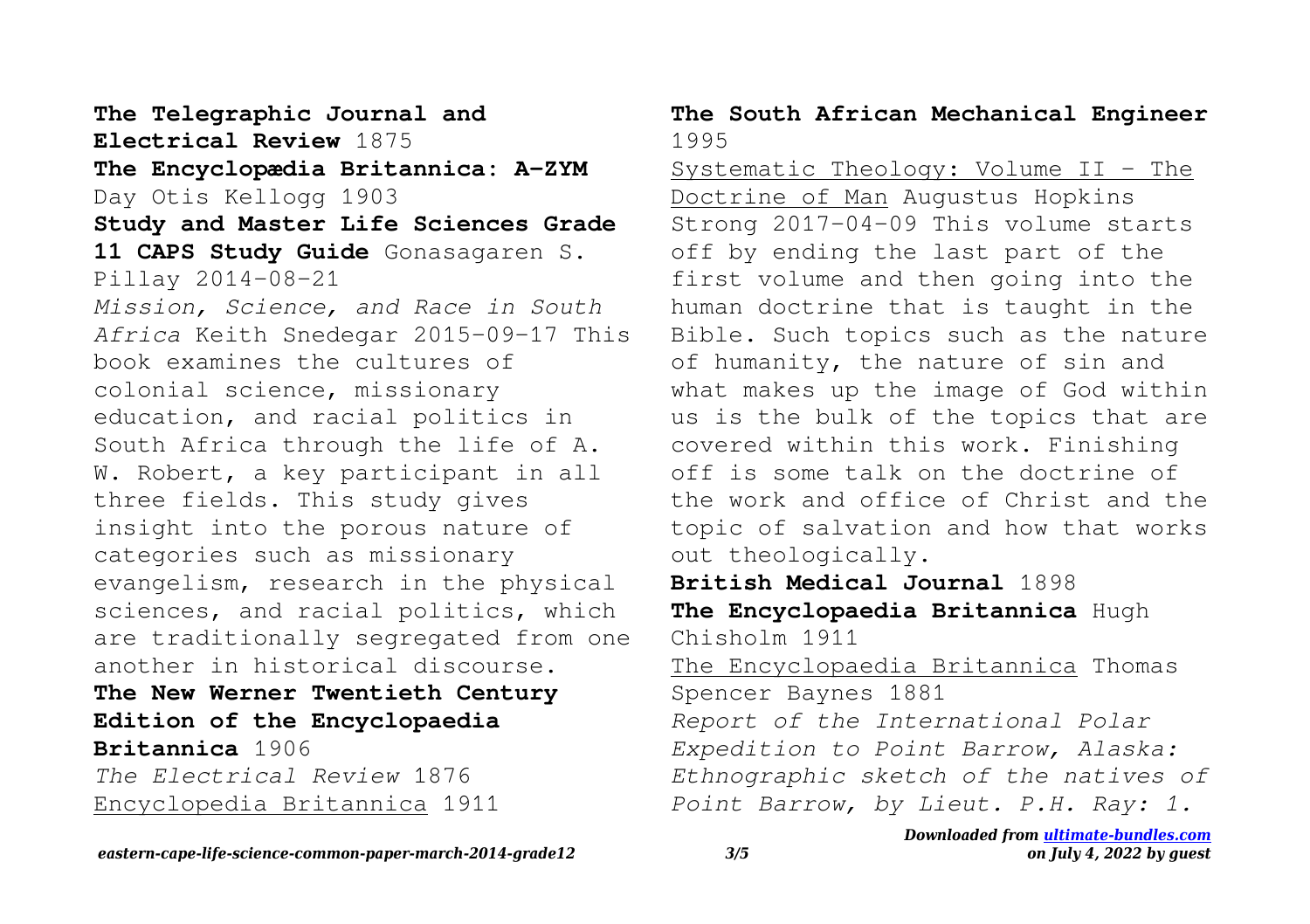*Sketch. 2. Approximate census of Eskimos at the Cape Smythe village. 3. Vocabulary collected among the Eskimos of Point Barrow and Cape Smythe. 4. Catalogue of ethnological specimens collected by the Point Barrow expedition, prepared by John Murdoch* 1887

Scientific American 1898 Monthly magazine devoted to topics of general scientific interest.

*Junior Graphic* Mavis Kitcher (Mrs)  $2010 - 10 - 13$ 

**General Catalogue of Printed Books**

British Museum. Dept. of Printed Books 1969

**The Encyclopædia Britannica** Thomas Spencer Baynes 1891

**The Encyclopaedia Britannica** 1911 Bones and Bodies Alan G Morris 2022-01-15 Alan G. Morris critically examines the history of evolutionary anthropology in South Africa, uncovering the often racist philosophical motivations of these physical anthropology researchers and the discipline itself South Africa is famed for its contribution to the study of human evolution. In Bones and Bodies Alan G. Morris takes us back over the past century of anthropological discovery in South Africa and uncovers the stories of the individual scientists and how they contributed to our knowledge of the peoples of southern Africa, both ancient and modern. Not all of this history is one which we should feel comfortable with, as much of the earlier anthropological studies have been tainted with the tarred brush of race science. Morris critically examines the work of Raymond Dart, Thomas Dreyer, Matthew Drennan, and Robert Broom who all described their fossil discoveries with the mirror of racist interpretation, as well as the life and times in which they worked. Morris also considers how modern anthropology tried to rid itself of the stigma of these early racist accounts. In the 1960s and 1970s,